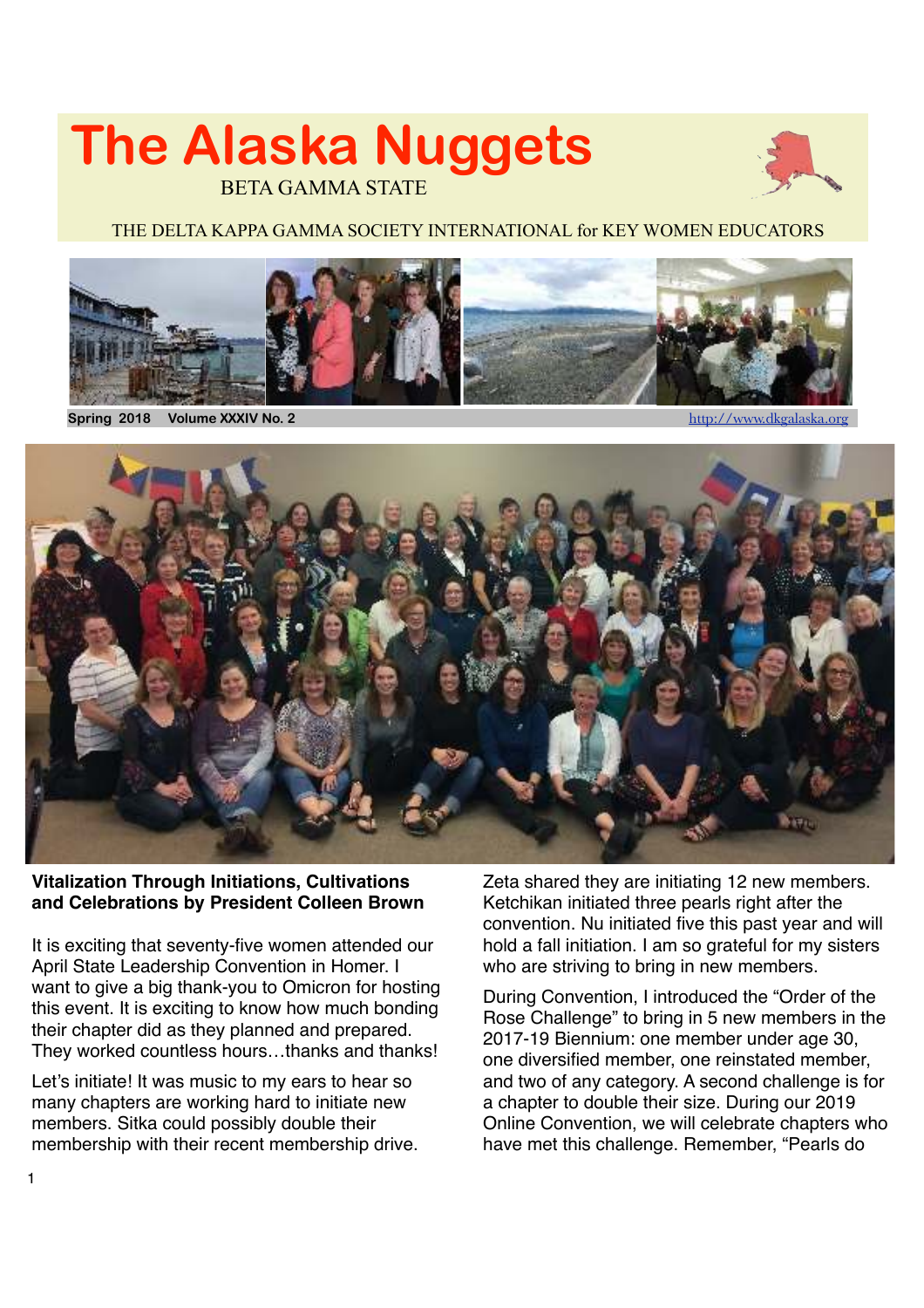not lie on the seashore, if you want one, you must dive for it" (picturequotes.com). Let's find and initiate Alaskan pearls!

Let's cultivate leadership! We accomplished a lot in the short time we were together to cultivate our leaders. I am grateful to our State Leadership Team who came together providing an awesome training. Dr. Pittman shared that this is the best state leadership training she has ever seen. She was amazed with the quality of instruction and breadth of knowledge shared by our instructors. If any chapter officer needs help in their position, please contact your respective state officer, chair, or myself. We are here for you. You are not alone. Let's mentor and cultivate leaders!

Let's cultivate membership! I appreciate the depths of the relationships that were being built within chapters and with state members. It was good to see sisters who reside outside the Anchorage area. To keep building state relationships, we are starting a "State Summer Sister" relationship platform. Many women from around the state

signed up during convention to become a close and a far away summer sister. A close sister may live in your area while the distant sister lives in another area. The latter is similar to a pen pal situation. If you want a state-summer-sister, please contact Vicky Foley and myself. We will make these assignments May 19, and email your sisters' names to you. Please share on our new state Facebook the fun you have getting to know each other. Let's cultivate relationships state-wide!

Let's celebrate! We have much to be thankful at the chapter level, especially for women saying "yes" to be a chapter officer. I celebrate each and every one of our 2018-2020 officers. Thankfully, two courageous women applied for scholarships and received one this year. Congratulations to Dawn Swensen and Gara Cesefske. We celebrate members with 25 plus years. Their commitment is evident in their DKG longevity. A special thank you to Geri Benshoof for 50 years of active DKG membership. Hats off to our State Achievement recipient, Judy Jasperson! Let's celebrate Alaska's women of excellence!



At Least 25 years as a member of DKG Alaska



**Colleen Brown** 

Ainsion Prosident Against the products. 1982 Alesios Order of the Rose Challange Challenge for each amother. a new morebors in 2017-19 Bigital and

1. One new member under age 30 2. Gregory: diversitied member 4. New post-benearder 1. One of one coincory. 5. Crwef coverdagery

**Does DKG International have your up-to-date contact information? If not, please update your information in "My DKG" Account at dkg.org**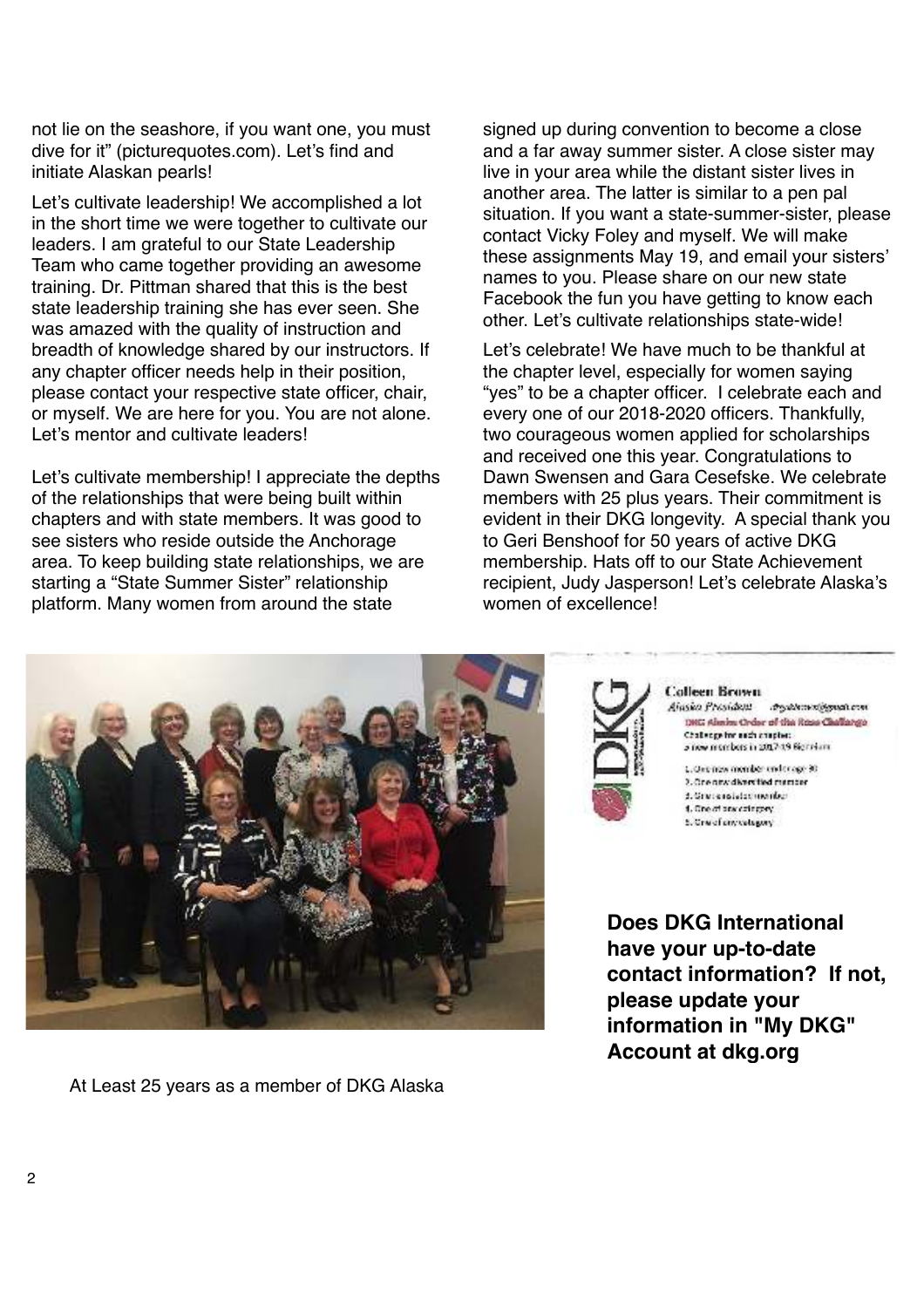# **HOMER 2018 STATE LEADERSHIP TRAINING**

#### **Chapter Presidents Training**

Daphne Hofschulte State Leadership Chair

How can DKG have good followership without good leadership?

 $\sqrt{T}$  The face and voice of a chapter are put forward through the role of president – the position is so important. The role can be filled by an individual, co-presidents, or any other arrangement that fulfills the duties and responsibilities as prescribed in local, state and international governing documents.

√ Chapter Presidents promote the DKG mission, purposes and vision. What can members expect to give and get in their search for personal and professional excellence?

 $\sqrt{\frac{1}{1}}$ Chapter Presidents make sure their members understand 3-tiered membership in Chapter, State, and International level organizations, and promote benefits available through the many opportunities provided by each level.

√ Chapter Presidents are responsible for their chapters' programs and projects, but they should not do everything themselves. They must delegate, delegate, delegate. This shared responsibility not only builds strong chapters but also prepares strong future leaders.

√ Chapter Presidents must have information at their fingertips, be organized and on top of things. A president is not alone - calendars, resource lists, contacts, friends, mentors and other executive board members will all help carry out this important office.

\*\*\*\*\*\*\*\*\*\*

#### **Treasurer Training** Joan Lower

In attendance at the Chapter Treasurer training were four current Treasurers, one incoming Treasurer, and two ladies who were serving as proxies (who agreed to report back to their Chapter Treasurer). We went over the required forms that a Chapter Treasurer uses, and all the deadlines that she must meet in fulfilling her duties. The fiscal year begins on July 1 and ends on June 30 of the following calendar year. By July 15, the Chapter Treasurer has an Annual Report to submit to the

State Treasurer, her Chapter President, and her Chapter Finance Chair. In this report, she provides current Chapter membership stats, reports on the number and amounts of grants-in-aid and scholarships awarded, provides fund balances, and reports the total money her Chapter received and disbursed during the fiscal year. Between July 1 and November 15, she must file the form 990n e-Postcard, online, with the IRS. The Treasurer starts collecting membership dues and fees at the beginning of the fiscal year and has until October 31 to finish. By November 10, she must send to the State Treasurer her Report of Dues and Fees collected, her Report of Members Dropped, as well as a check for the dues and fees owed to the State and International. The Chapter Treasurer's priorities are to keep an accurate record of all money received and disbursed, to safely handle the money she collects, to serve as a consultant in the preparation of the chapter's annual budget, to file all required reports, and to annually submit her accounts for audit by the Chapter's financial review committee. Each participant of this session was encouraged to take advantage of the support offered by the State Treasurer in performing any of her Chapter Treasurer duties and responsibilities. Chapter Treasurers also networked with each other, sharing useful ideas with one another. All in all, the session was a productive one.

# **Vice President No Second Banana**

Gayle Hammons

What happens when your Chapter President cannot get to your meeting, even when it's at the last minute? Voila! It's the Vice President who swoops in like Batwoman and saves the day!

\*\*\*\*\*\*\*\*\*\*

At its heart, the role of Vice President is to stand in for your Chapter President whenever necessary. As such, she should be fully apprised and made aware of the President's rules, goals, plans, methods, etc. in that Chapter, for each meeting.

She should not be a carbon-copy of the President, however. Her own personality, methodology, and talents should be encouraged by Chapter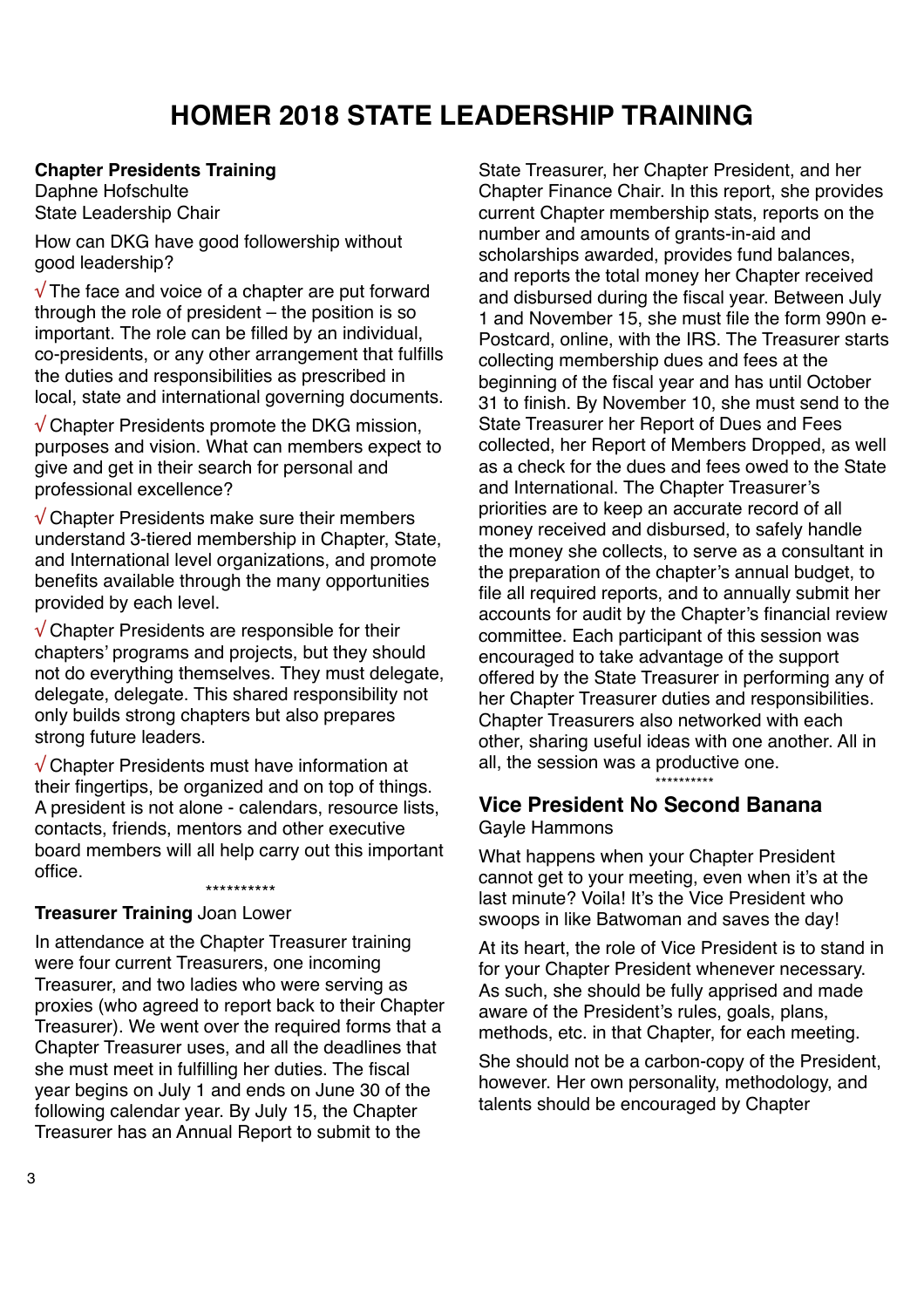members. As discussed at the Homer conference, many chapters assign the Vice President a role of Program Chair, or Parliamentarian, etc.

She is definitely not to be sidelined in any chapter —as a chapter officer and member, she should be an active contributing DKG sister. \*\*\*\*\*\*\*\*\*\*

#### **SO YOU ARE THE SECRETARY**

Cherilyn Ansley State Secretary

Chapters often have a recording and corresponding secretary. Per the International Constitution, only a recording secretary is required. The minutes of your meetings are your legal, historical record. Minutes of your business meetings should be succinct and CONTAIN WHAT WAS DONE, NOT WHAT WAS SAID. Report on business items and actions on reports without discussion summaries or value judgments. If a motion was made: the motion as stated, who so moved, who seconded, and whether motion passed or failed should be entered in the minutes. Minutes should include: Heading (chapter name, date, place), Call to Order (by whom and time), Welcome/Introductions (if your chapter wants names of attendees included), Collect (who reads if your chapter does this), Correspondence (any mail received is read by Corresponding Secretary or yourself), Minutes (prior meeting's minutes for approval), Treasurer's Report, Committee Reports, Unfinished Business (not "Old Business"), New Business, Announcements & Good of the Order, Adjournment (time), and Respectfully submitted (your name). Encourage your President to provide you with the agenda in advance as it makes taking minutes much easier!

Corresponding secretary reads at meeting any correspondence received and acts as liaison between President and members for communications of chapter business. I recommend setting up a group email to make it easier for informing each member on the news/ reminders of chapter business/events. If your President provides an agenda, emailing it to members in advance is helpful (a friendly reminder and they now know what will transpire at meeting).

Minutes need to be kept in a safe place and handed down to succeeding secretaries. If the chapter dissolves, the minutes will be placed in the archives in Fairbanks by the State Historian.

\*\*\*\*\*\*\*\*\*\*

## **What is Education Excellence?**

Gayle Hammons

The phrase "education excellence" is a general one, and when defined, it can mean whatever DKG members, at any level, want it to mean.

The chair of the EECommittee at the chapter level should ask the members to define the phrase for themselves. Does it encourage and reward excellence in classrooms in their area? Does it offer training in the latest and best education methods to local educators, both women and men? Does it further existing education excellence by supporting or volunteering at events celebrating education excellence, such as speech contests or field trips? Or can it be exemplified by just offering all new teachers a little emergency kit on the first day of school, which might include white board markers, band-aids, aspirin, and a phone number of a DKG member who could offer a suggestion or just a listening ear to a harried first-year or veteran educator?

The answer to each of these questions must be found and discussed in each chapter. Advertising these resulting efforts will spread the name of DKG around the community, and state, at the least, and the world, at most.

\*\*\*\*\*\*\*\*\*\*

## **Communications**

#### Gara Cesefske

At the 2018 Convention, I presented information about using social media and integrating information in multiple places such as the Nuggets, State website, and social media. Our new Facebook group is up-and-running and is searchable as "DKG Alaska." At the beginning of the Convention, we had 42 members who had joined the page; we now have 63! A very important question was asked during our session, "Can we have a Facebook page that is shareable with the public?" This lead to a great group discussion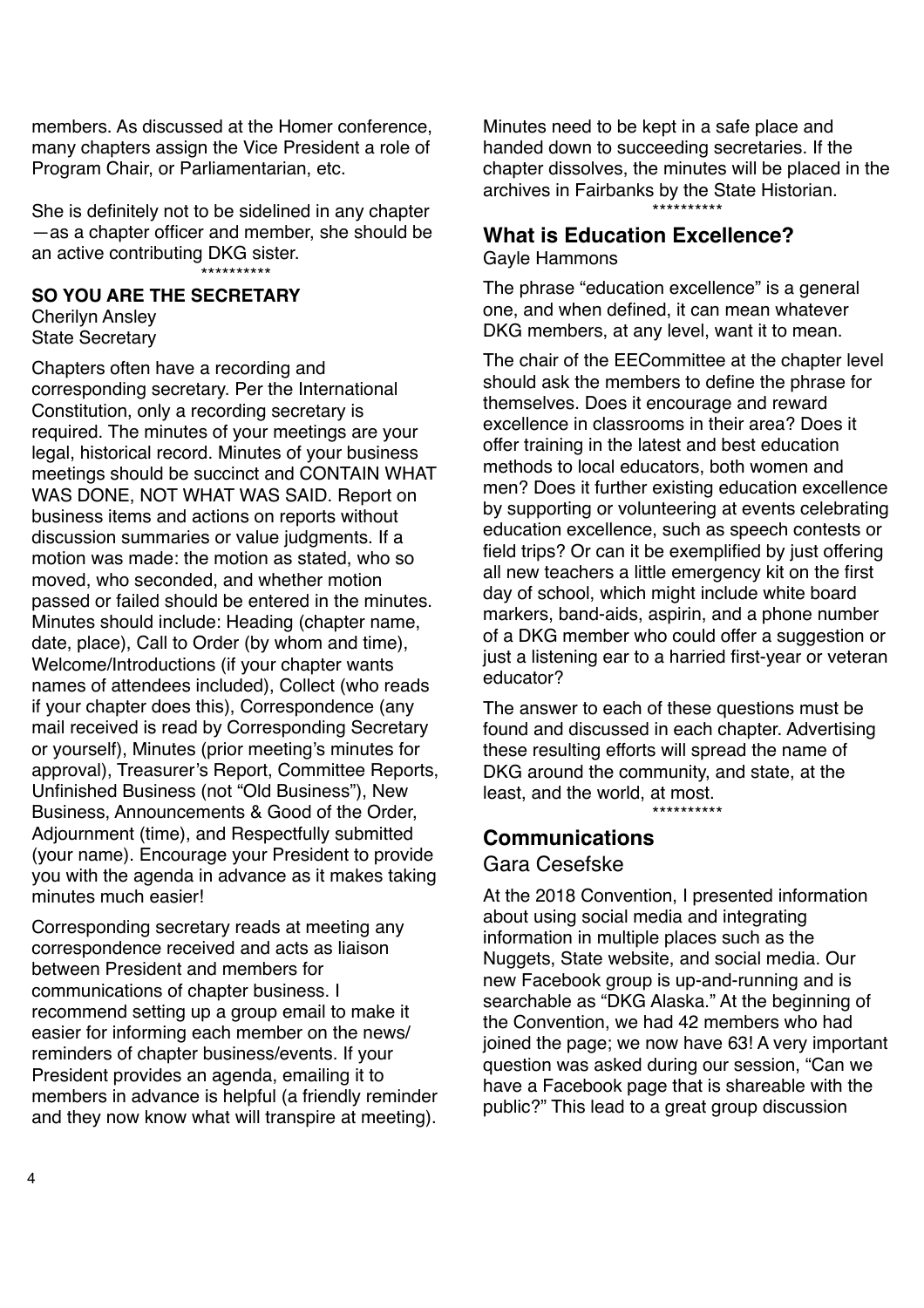about the grey area of privacy settings on social media. The most important take-away from that discussion is that chapters should have their members sign the website release form (available in the "Forms" section on [dkgalaska.org](http://dkgalaska.org)) and keep the signed release on file because it covers "other websites of the Delta Kappa Gamma Society."

Another topic discussed was the use of email. One important comment was that members should consider creating a gmail account because that will enable members to have access to Google Docs to share ideas and Google Drive to store files digitally. This comment inspired me to create a gmail and create a Google Drive folder shared with communications related positions. We are working on creating "In case of an emergency" documents that detail what we do in our positions incase we have to step-down from our position or to help transition when someone else takes on the role. Another comment concerned the outdated digital files that chapters might have. Technology evolves quickly and the preferred file type of today might become obsolete tomorrow. Chapters should do an occasional check to make sure their digital documents are still working and convert files to another file type when necessary. I'm willing to help anyone who needs help doing this and I have technology to open most of the dated file types as well.

My top five priorities to remember as Communications Chair are:

- Share information and keep track of the ideas so much of what I've done has come from ideas presented by my DKG sisters. When I start talking to someone, we bounce so many ideas off one another it is easy to forget something or miss details. I've got a notebook that I keep with me all the time now (great idea from Colleen).
- Pursue the ideas a lot of things seem like they are a huge undertaking but can easily be accomplished. It is rarely as consuming as they seem at the idea stage.
- Stay prompt on responding and accomplishing tasks - emails and tasks can accumulate, so take action right away.
- Ask for help when you need it there are so many of us who have amazing skills who are willing to

help! Sometimes just talking to someone else helps get things moving again on the right track.

• Learn that things don't go perfectly - there are always glitches, especially in a position that relies heavily on technology. Roll with it and learn from it! \*\*\*\*\*\*\*\*\*\*

As Nuggets editor, Aldean Kilbourn presented a few slides on how to send photos and articles, and she also passed out a handout on the same information. She asked that those present make sure everyone in their chapters is aware of how to take photos that are to go into the Nuggets and how to send them to Aldean. The same for writing articles in simple text and sending as an email. \*\*\*\*\*\*\*\*\*\*

As Webmaster, Maryanne Allen said that her goals for the website are:

1. To have it be responsive to members; to contain information that members find helpful.

2. To keep it updated – this falls into a couple of areas - things that are sent to her from members to post and things sent to her by International to post. The right-hand column on the front page is where notices change fairly often. If you want something posted for all to see quickly, that is the location where you may want your information posted. Recently, she added two new pages, Celebrations and Member Photographs (password protected). Both pages can be found under the link "About".

Celebrations is a page on which you might want to share the wonderful things that happen to you, or that you are learning, or that one of your "sisters" has done that needs celebration. You are invited to send in any information that deserves celebrating!

Member Photographs is a page on which we can put member names with faces. As our face to face meetings are being changed to GTM meetings, it is harder to learn who our statewide members are, both by name and by sight. All chapters are invited to send group pictures to Maryanne that identify the members so that members from other chapters can learn who your chapter members are.

Note - When it comes to pictures, Aldean should be your first consideration. If you aren't going to use a picture for the Alaska Nuggets, then they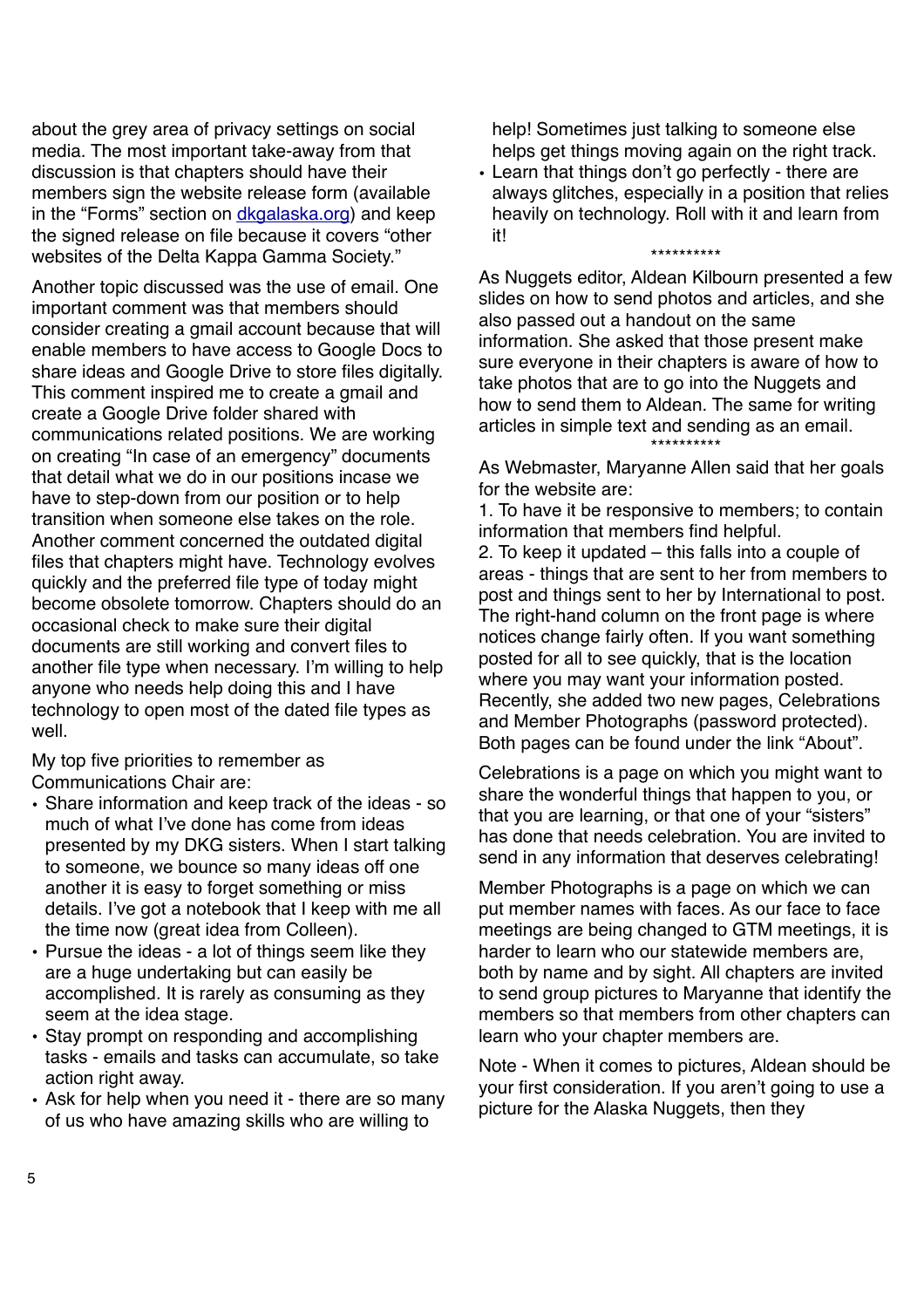might be just right for this page. These might be pictures of last year's activities or pictures that have already been in the Nuggets, whatever shows your chapter's personality. I think this addition to the website will enable us to see the fun that you have in your chapter. It reminds me of what Colleen said about pearls in her article on our website; "Each pearl on the strand lusters more brilliantly in relationship to another, united in a circle of unity." Learning more about each other through seeing what you are doing brings us closer in the circle of unity.

Things to know/remember:

·Your new/best pictures go to Aldean

·Please send captions with your members' names ·Remember that some members might not want their pictures on the site even though it is password protected

·Maryanne will do some editing on size so that the files are very small

\*\*\*\*\*\*\*\*\*\*

#### **Class in Using Technology** Gara Cesefske

I am currently finishing a master's degree in Educational Technology and my capstone project is teaching a unit on the use of technology such as Facebook and Google docs as an organization. Lessons will include privacy, online safety, lessons of how to use these technologies, and more. I am opening my class to all DKG Alaska members who wish to take the class online over the summer. I cannot offer the class for credit at this time, but hope to run the class for credit next year. Please email me at [dkgcesefske@gmail.com](mailto:dkgcesefske@gmail.com) if you are interested in participating.

**REMINDER**: Any active DKG member (over a year as a member) is eligible to apply for the \$3000 Beta Gamma State Education Scholarship. [https://www.dkgalaska.org/scholarshipsgrants-in](https://www.dkgalaska.org/scholarshipsgrants-in-aid.html)[aid.html](https://www.dkgalaska.org/scholarshipsgrants-in-aid.html) (deadline to apply October 1, 2018)

Members of the Scholarship Committee are chair Tanya O'Brien ([dkgtobrien@gmail.com](mailto:dkgtobrien@gmail.com)), Mary Ann Curtis ([macurtis@gci.net](mailto:macurtis@gci.net)) and Gayle Hammons [\(jimkatclassy50@gmail.com](mailto:jimkatclassy50@gmail.com)) \*\*\*\*\*\*\*\*\*\*

**Graduate Class a Success at Conference** Gayle Hammons

"Stop taking yourself so seriously" is just one of Benjamin Zander's rules discussed in his wonderful book The Art of Possibility.

At Dr. Carolyn Pittman's suggestion, many of us read this book, and it was of prime importance in the 1 credit graduate "Growing Educational Excellence Now" class offered at this spring's Leadership Conference in Homer.

We jigsawed each of Zander's rules in our small class, enabling us to discuss these rules, and provide examples how they can be applied to our DKG lives, as well as to our personal and other professional ones.



Additionally, Daphne Hofschulte offered a Leadership Survey, and class members were enthused about its contents, asking for further access to it to use in their DKG chapters.

We concluded the class with just a few techniques proven to help resolve conflict in all aspects of life, a theme found in Zander's book, and one we all agreed was definitely a need in today's world.

We were all energized by class' end!! \*\*\*\*\*\*\*\*\*\*

#### **Writing for DKG Publication**

"Women of Principle: A Call to Action in Today's Political Climate" by our very own Daphne Hofshulte was selected for inclusion in the 2017, Volume 84-2 issue of The Delta Kappa Gamma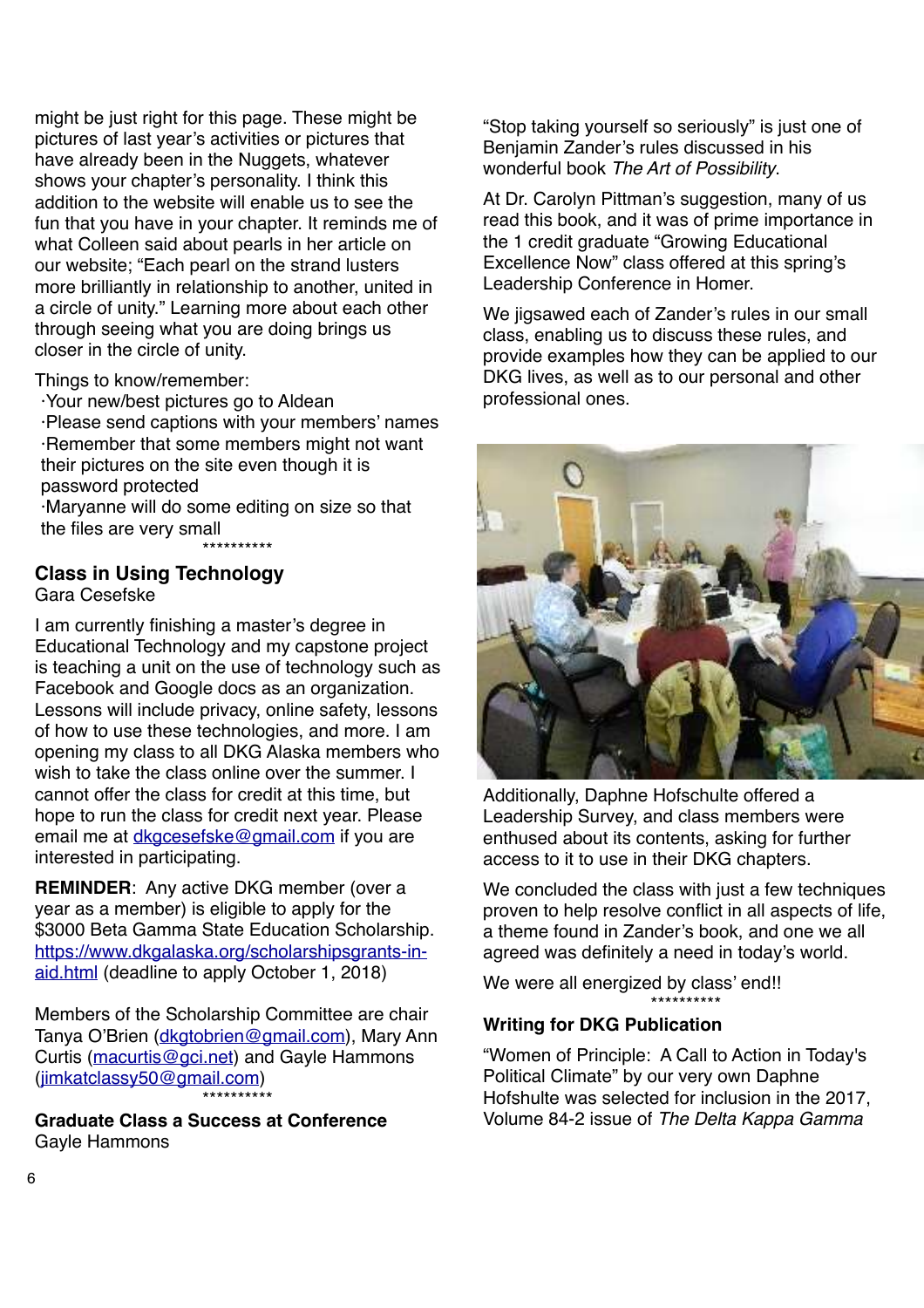Collegial Exchange (If you haven't read it, it's available online on International's website).

#### **Visiting International DKG President's Message**

Dear Alaska State Organization members, Your energy and power as women educators epitomize the strength of DKG membership. Your convention in Homer was one of the best I've attended. You highlighted the crucial connections of chapter-state-international as well as the most significant connections of person to person.

Congratulations on the training of new chapter officers, the moving remembrances of members gone, needs acknowledged and goals set, and the recognition of achievements. I am very encouraged by your revitalization in numbers and enthusiasm—"getting your zest back."

Thank you for the beautiful accommodations at Land's End, the rhubarb cookbook, the "salty" salt and pepper set, an especially for new friends and new courage. YOU are truly LEADING WOMEN EDUCATORS IMPACTING EDUCATION WORLDWIDE.

May we meet again on this DKG journey, Carolyn Pittman

#### **Proposed Amendments for July 2018 International DKG Convention in Austin Now Available as Video**

Go to: [http://www.dkg.org/DKGMember/](http://www.dkg.org/DKGMember/Resources/2018_Proposed_amendments.aspx) [Resources/2018\\_Proposed\\_amendments.aspx](http://www.dkg.org/DKGMember/Resources/2018_Proposed_amendments.aspx)

Then look down to the right for a red box that links out to the six short videos regarding the 6 "stories" about proposals.

In early April, all amendments were sent out in a booklet to International DKG members.

Share your thoughts about these with Colleen and other attending Alaska Beta Gamma State members because voting may be very close on several changes in the by-laws.



ATTENDEES HOMER 2018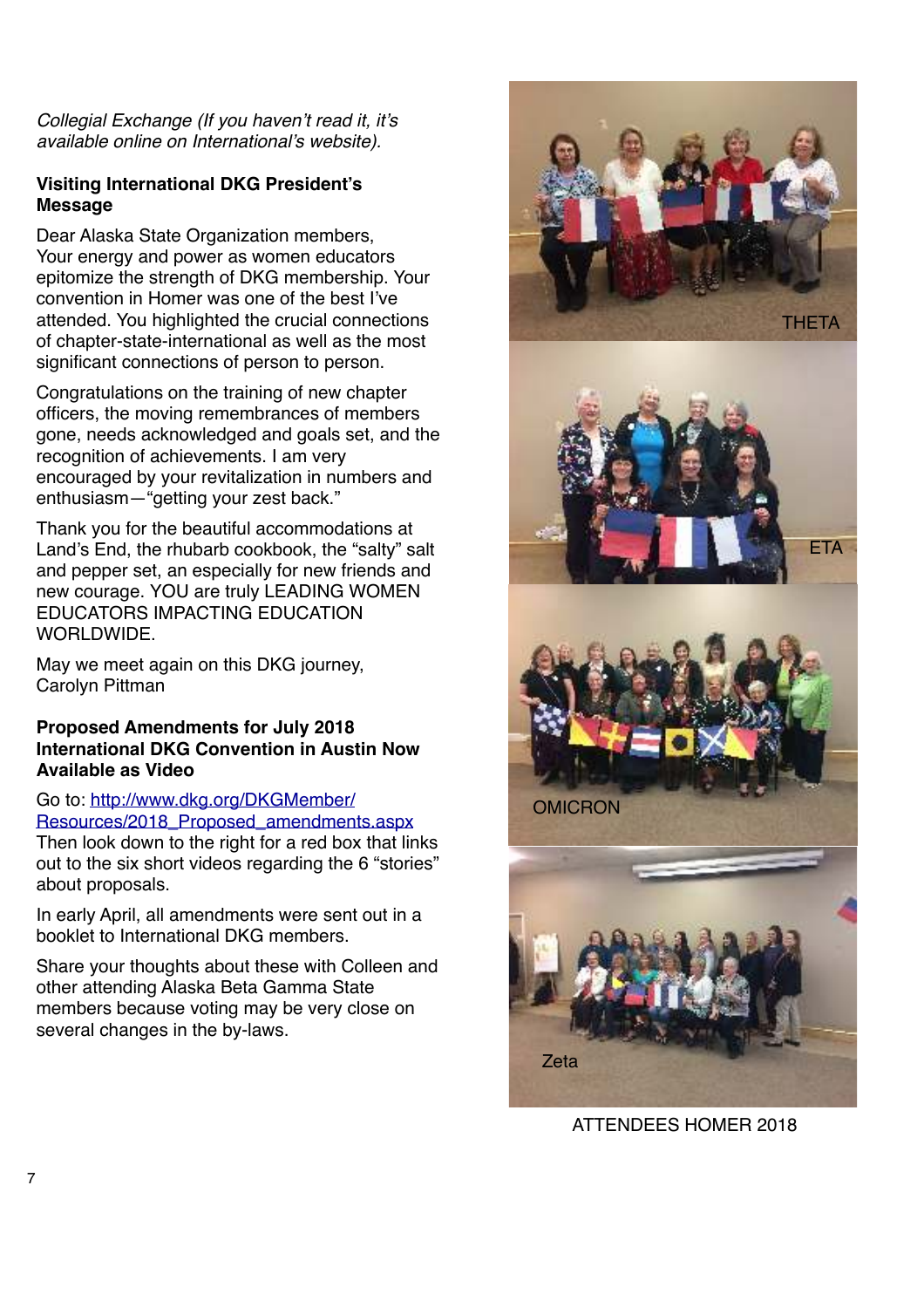

#### **ETA Chapter News**/ Cyndee Hill

What a treat it was to be in beautiful Homer, surrounded by water and mountains, for our biennial leadership convention!

Eta Chapter was represented by a group of stalwarts: Judy Ireton, Lynn McNamara, Cynde Hill, Joan Lower, Barb Sell, and Gretchen Van Hove. We braved some wild weather as we drove down on Friday – winds, hail, snow, and rain – until we finally hit the sunny Homer area. Land's End offered an idyllic spot far from the hectic life of Anchorage, and we were in the company of our wonderful DKG sisters from all over the state who joined us from near and far.

Highlights of the weekend for me included the conclusion of the leadership credit class many of us have been taking this spring, rhubarb treats and cookbook gifts from our Omicron sisters in Homer, and the very special necrology on Sunday morning remembering the lives of some of our dear friends who are no longer with us.

Of course, our International President, Dr. Carolyn Pittman, gave us many nuggets of wisdom and direction in her discussions about "Leading Change." President Colleen Brown's messages to

"Initiate, Cultivate, and Celebrate" also inspired us to move our members to new heights as we respond to the changing needs of our colleagues and chapter organizations.

Speaking of changes, we also participated in some changes to our standing rules and bylaws that have been in the works for a while. We appreciate the hard work and forward thinking of our sisters on the Rules Committee who tirelessly poured through the bylaws to effect changes to our general State meetings and to the way we are organized.

As a new Chapter President, I am grateful for the vision and experience of being with DKG sisters from our state, as well as our International President. The training I received in our group of newly initiated presidents has given me greater insights to the scope of the work before me. I appreciate the support we all receive in our various roles of leadership, whether in our chapters, our state, or the broader organization of Delta Kappa Gamma.

I continue to think of the examples of the DKG sisters who have left this mortality in the past two years. Their rich lives were full of efforts to be excellent educators who shared their passion for learning and serving in a multitude of ways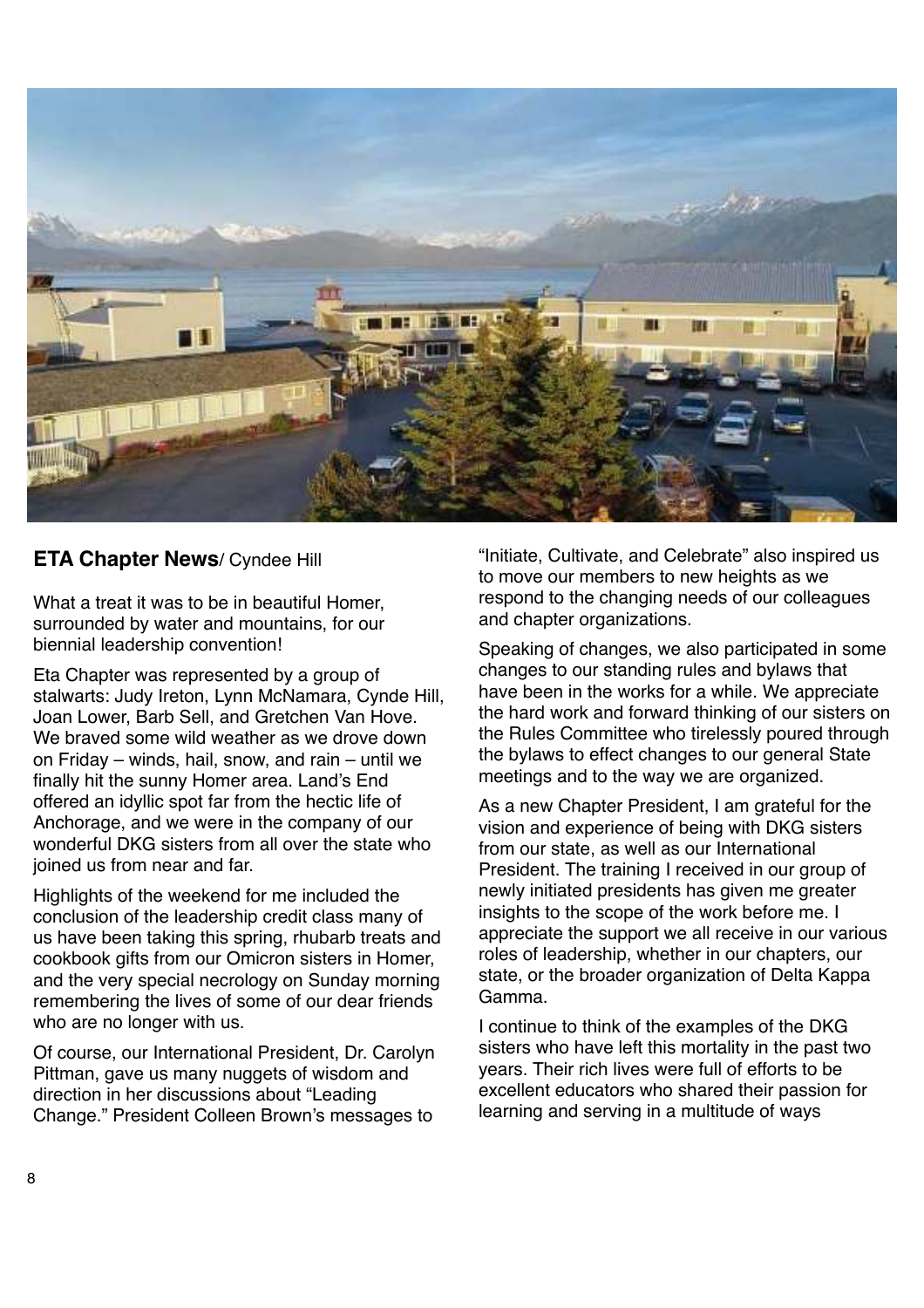throughout their lives. The strength of Delta Kappa Gamma rests on each of our shoulders to lead change and embrace opportunities to grow, following the examples of many who have led the way for us.



Ashley J. Smith has recently been selected by the nominating committee to represent Alaska and receive the Billy Michal Student Leadership Award from The National WWII Museum. Ashley was nominated by her former teacher, Tammy Duff, member of Eta Chapter, Anchorage.

The Billy Michal Student Leadership Award is given annually to one student from each state who demonstrates the American Spirit in his or her community. The values of leadership, teamwork, tolerance, creativity, and perseverance can and should be learned and lived by all Americans regardless of age. During World War II, when sixyear-old Billy Michal from Zimmerman, Louisiana, helped his one-room school win a statewide scrapmetal collection contest, he understood that every citizen, no matter their age, could contribute to our victory in the war.

Ashley is a well-rounded 9th grader at South Anchorage High School who excels in her studies, participates in sports, and volunteers hundreds of hours a year to her favorite non-profits around Alaska.

Ashley is an attorney for Anchorage Youth Court (AYC) which is a juvenile justice system that empowers students to serve as defense attorneys, prosecutors, and judges in cases involving their peers. It gives students accountability, education, and the opportunity to have a positive influence on others' lives while providing the community with an effective and comprehensive alternative justice system.

Her leadership role is vital and her compassion helps her peers make positive choices in the future. AYC focuses on tolerance. The panel of peers work together to assess the punishment for the crime the teen has committed. The youth team from AYC works through the issues with the defendant and his/her family for a second chance.

In 7th grade, Ashley was the President of her Junior Achievement Company, Rest in Fleece. She chronicled her journey in the publication, Alaska Business Monthly Magazine early in 2018. She led a team to sell stock, produce blankets, discipline fellow classmates, liquidate the company, and pay dividends. Her leadership encouraged her classmates to participate before school, at lunch and after school. The program was not taught during normal school hours. The teamwork required was astronomical and not one student left the business. She spoke about her experience to over 600 professionals at a Junior Achievement Hall of Fame dinner asking for support, so her friends and siblings would have the same opportunity through Junior Achievement. Ashley's "call to action" raised the most money JA Alaska has received to date. Ashley was a finalist for Alaska's Spirit of Youth along with her classmates for their effort, dedication, and teamwork.

Ashley volunteers weekly with different organizations whose volunteers are made up of different ages and skill levels. Teamwork is essential. Ashley joined the South Anchorage High School yearbook team midsemester and adapted quickly to the team and their deadline in March. Her advisor has suggested a more impactful leadership role for her in 2019. Ashley was selected as Miss Alaska High School Hostess in 2018. This was a role she had not considered until approached by a leader in the community. She realized winning the title would help her promote the non-profits that are important to her, especially those that empower teens. Community service is Ashley's passion and her platform will enhance her ability to reach out.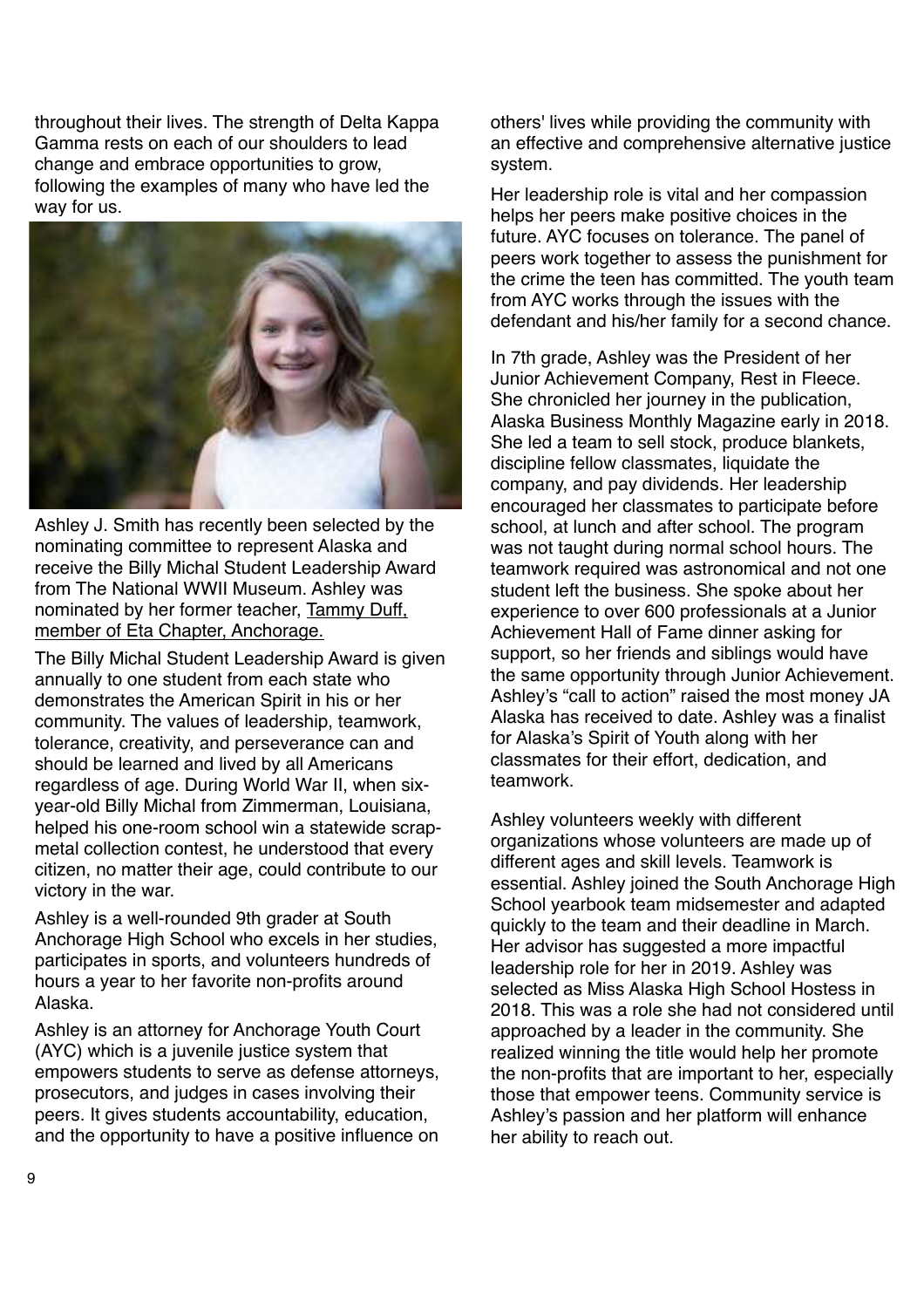Special Olympics Alaska is one volunteer opportunity that stands out with a focus of tolerance. She and her family have been volunteering at the Summer and Winter Games for years. It started by distributing lunches, guiding athletes to the podiums and now Ashley volunteers with the Kids Program. She was selected as one of 30 students to partner with an athlete summer 2018 for two weeks at Camp Shriver.

Ashley is being honored as one of the top student leaders in her school, community, and state. Billy Michal's example, and the actions of millions of other students on the Home Front during World War II, remind us that service to country and community helps create active, engaged citizens.

Ashley will be flown to New Orleans, Louisiana, along with a parent or guardian, to receive her award this June. During her tenure there, she will be an active participant in the leadership forum.

## **Epsilon Chapter News**

On April 28, we initiated three new members in

Epsilon chapter; Julie Landwehr, Peaches Wallin, and Penny Ranniger. Julie teaches Biology, Marine Biology, and Oceanography at Ketchikan High School and coaches the school's National Ocean Science Bowl (NOSB) team. Peaches works as a Special Education Paraprofessional at Ketchikan High



Back (left to right): Pam Christianson, Vicky Newlun, Angie Taggart, Pat Shaner, Gara Cesefske Front (left to right): Peaches Wallin, Julie Landwehr, Penny Ranniger

School. Penny is the librarian at Houghtailing Elementary School. A fourth initiate, Kathleen Yarr,



meeting baby girl Taggart in June 2014

has paid her dues, but she was unable to attend the initiation ceremony. We plan to have another initiation in the fall.

An exciting event this year was the baby shower we hosted for Angie Taggart! We had the privilege of celebrating this new addition to our group. We shared a morning of snacks, cake, and lots of presents for Angie. Epsilon is

looking forward to

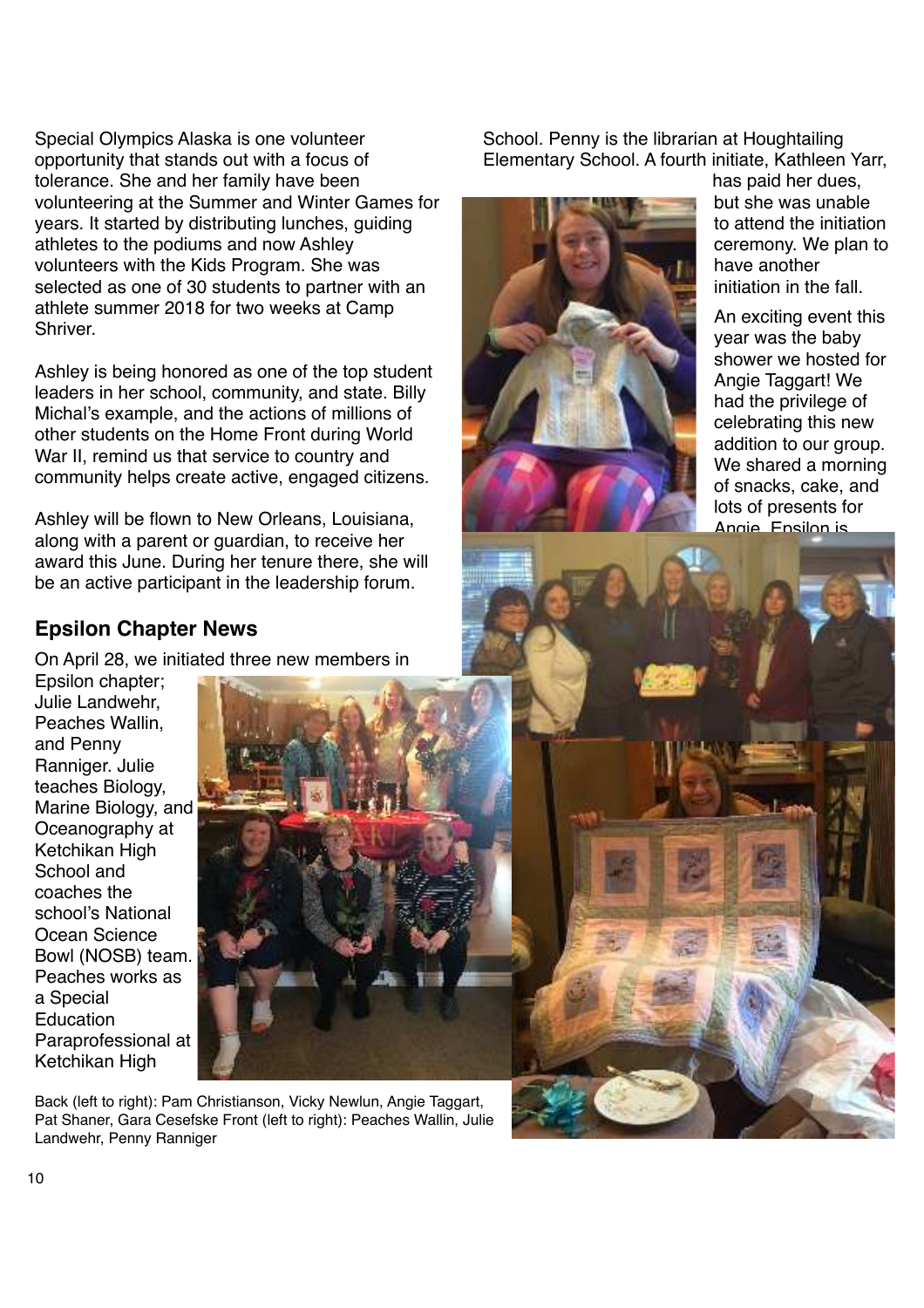

## **Local Educator Receives \$6,000 Scholarship**

Gara Cesefske has received the Mary Frances White Scholarship from The Delta Kappa Gamma Society International. The honor Society for women educators promotes excellence in education and personal and professional growth of women educators, leading the field of graduate scholarships given to members and emphasizing leadership development for its more than 60,000 members in 17 countries. A member of the Society's Epsilon Chapter in Alaska, Cesefske is attending Western Governors University, where she is majoring in Education - Learning and Technology.

Riitta-Liisa Apriainen of Finland, International Scholarship Committee Chairman, announced the recipients following the committee's recent meeting at Society Headquarters in Austin, Texas. "We granted 4 scholarships of \$6,000 for the 2018-2019 academic year," Arpiainen said.

Recipients must have earned a Bachelor's Degree, be enrolled in a recognized graduate program and be an active member of the Society

at the time of application if pursuing other graduate studies to qualify for scholarship consideration. Since its scholarship program began in 1940, The Delta Kappa Gamma Society International has given 1132 women educators \$5 million in scholarships.

In addition to the international scholarships, many state organizations and local chapters have scholarship funds to assist members pursuing graduate study. In 2017, all three levels of the Society provided approximately \$428,005.06 in scholarships for members.

The honor organization of key women educators was formed in Austin, Texas, on May 11,1929, by Dr. Annie Webb Blanton from a nucleus of 12 founders representing all levels of education, kindergarten through university, from various parts of Texas. Professor of rural education at the University of Texas, Dr. Blanton was elected president of the Texas State Teachers' Association in 1916, the first women to hold office. Blanton was also the first women to serve Texas as State Superintendent of Public Instruction, having been elected to that post in 1918.

## **Theta Chapter News**

Since February, Theta Chapter meetings have included presentations on mini-grants that various educators in the Fairbanks area received from our chapter in December. These ranged from robotic kits, bus transportation to a radio station, stereo eye testing equipment, beading and sewing equipment, materials for constructing air quality monitoring gadgets, to books, medical hands-on models, fencing jackets and equipment, Mr. Muscle life-sized puzzles, headphones to help students listen better, and building materials for a picnic table and bat house. Our hope is to create some public service announcements this summer to showcase DKG Theta Chapter and our FNSB innovative educators in the fall. A graduating senior from Hutchison Career Center volunteered to film our last meeting to help with creating the Public Service Announcement (PSA) for tv. We also initiated a new member, Betsy Smith, at our April meeting. Born in Philadelphia on Flag Day, she was thus known as Betsy Ross. She grew up in the country outside of Philadelphia and had a wonderful childhood enjoying nature, peace and solitude. She has lived in Pennsylvania, Germany, Okinawa, Kansas City, MO, Iowa and 40 years in Fairbanks. She has four undergrad degrees from Park College in Missouri and a Masters degree from UAF. She has taught twenty-one years in Fairbanks, two in Missouri, one in Iowas, two at Boys and Girls Home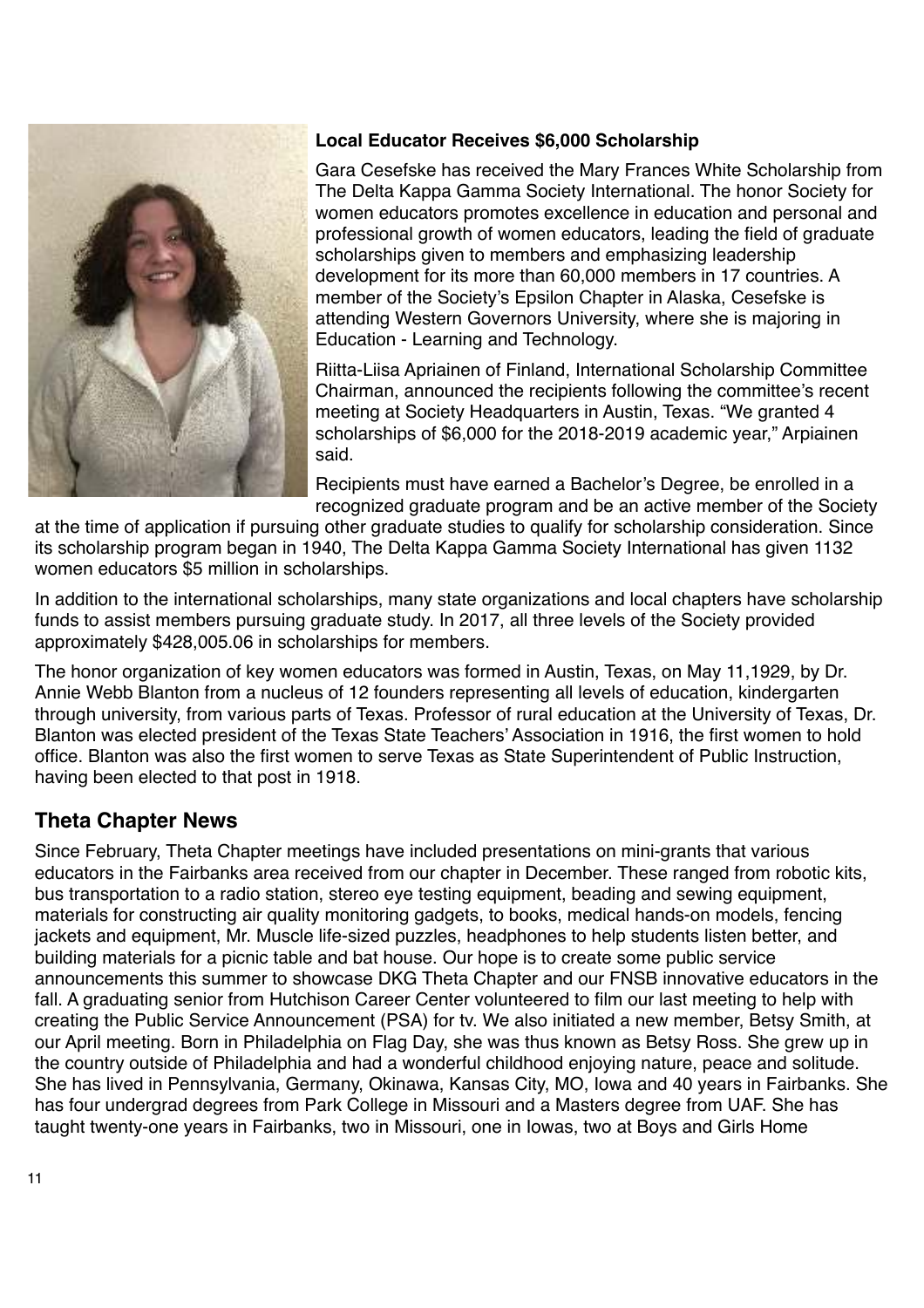

Fairbanks, and four years at ICS where she is currently teaching Physical Education. Volunteering is a big part of Betsy's life, and she does as much as possible for many organizations including St. Matthew's Church, Santa's Clearing House, Ice Park Fairbanks, Health Fairs, Friends of Creamer' Field (she was on its first Advisory Committee), The Alaska Bird Observatory, Audubon Society, and Best Friends Animal Sanctuary among various other organizations.

She is an avid animal lover and is now owned by a permanent foster Lab named Sashi, who is her best friend and constant

companion. The past 3 years Betsy has spent a week volunteering at Best Friends Animal Sanctuary in Utah and finds the "working vacation" the best of all possible worlds.

She played steel drums for 12 years, is a vegetarian and a firm believer in daily exercise. She formerly taught exercise at FMH for their Wellness program.

Hobbies include traveling, snowshoeing, birding and walking every day with her dog, and just enjoying nature.

She says she is looking forward to a new chapter in her life with joining DKG.

## **Nu Chapter News**

DKG Nu Chapter held its 2nd annual Retreat at Birchwood Camp in Chugiak, Alaska January 12 - 13, 2018. Sixteen sisters attended this most memorable event which included; initiation of 3 new members, jazzercize, bonfire and walking around the lake, spectacular "Spa Night", cozy bunks, and creating 14 polar fleece blankets for Project **U** Linus. Truly a weekend to remember!

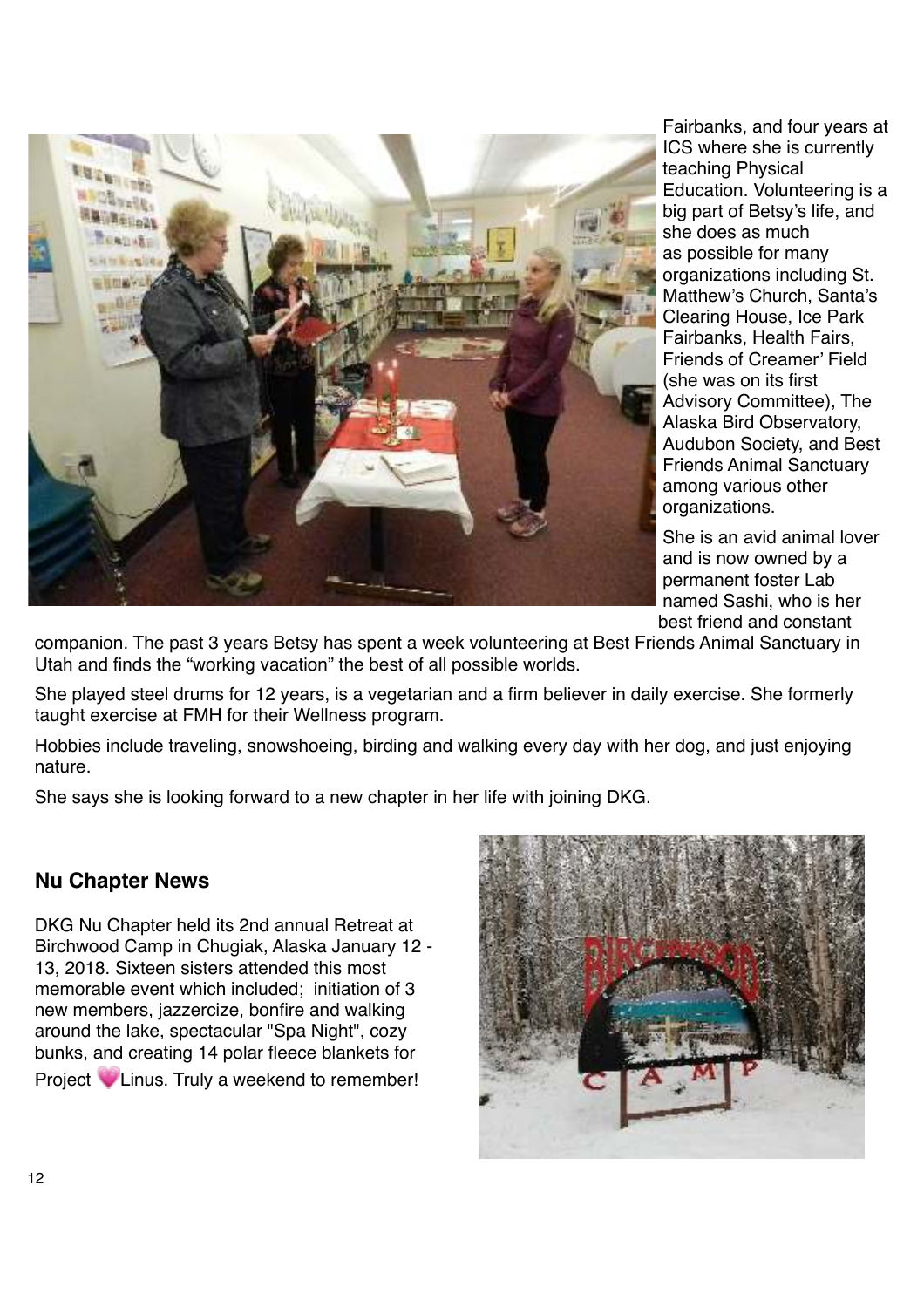## **NU Retreat: Initiation, Spa night, Project Linus, cozy bunks**



Nu Chapter welcomes L to R: Nichole Pieper, Sue Petersen, & Sarah Gotschall; Colleen Brown totally transformed Caribou Cabin into a spectacular Spa. We were so pampered! Chris Howard enjoyed a serene moment with her facial mask, candle light, soft music, and lavender diffuser. Helen, Mary, Tracy, and Jane enjoy a foot soak. Clea Loudermilk says, "Good night. "Fourteen polar fleece blankets completed for Project Linus.

## **2018 Proposed United States Forum Operational Guidelines**

The chair of the 2016-2018 US Forum Steering Committee, Carmela DeMarco, appointed an ad hoc committee to revise the 2011 US Forum Operational Guidelines.

Members can find the proposed guidelines on the US Forum websit[e http://www.usforumdkg.org/](http://www.usforumdkg.org/operational-guidelines.html) [operational-guidelines.html](http://www.usforumdkg.org/operational-guidelines.html).

All United States DKG members attending the 2018 International Convention are eligible to vote on the proposed Operational Guidelines at the Forum. The Forum will be held from 2:00 to 4:00 PM on Friday, July 20, at the J.W. Marriott Hotel in Austin, Texas. Amendments will be considered during deliberation of the proposed guidelines during the Forum.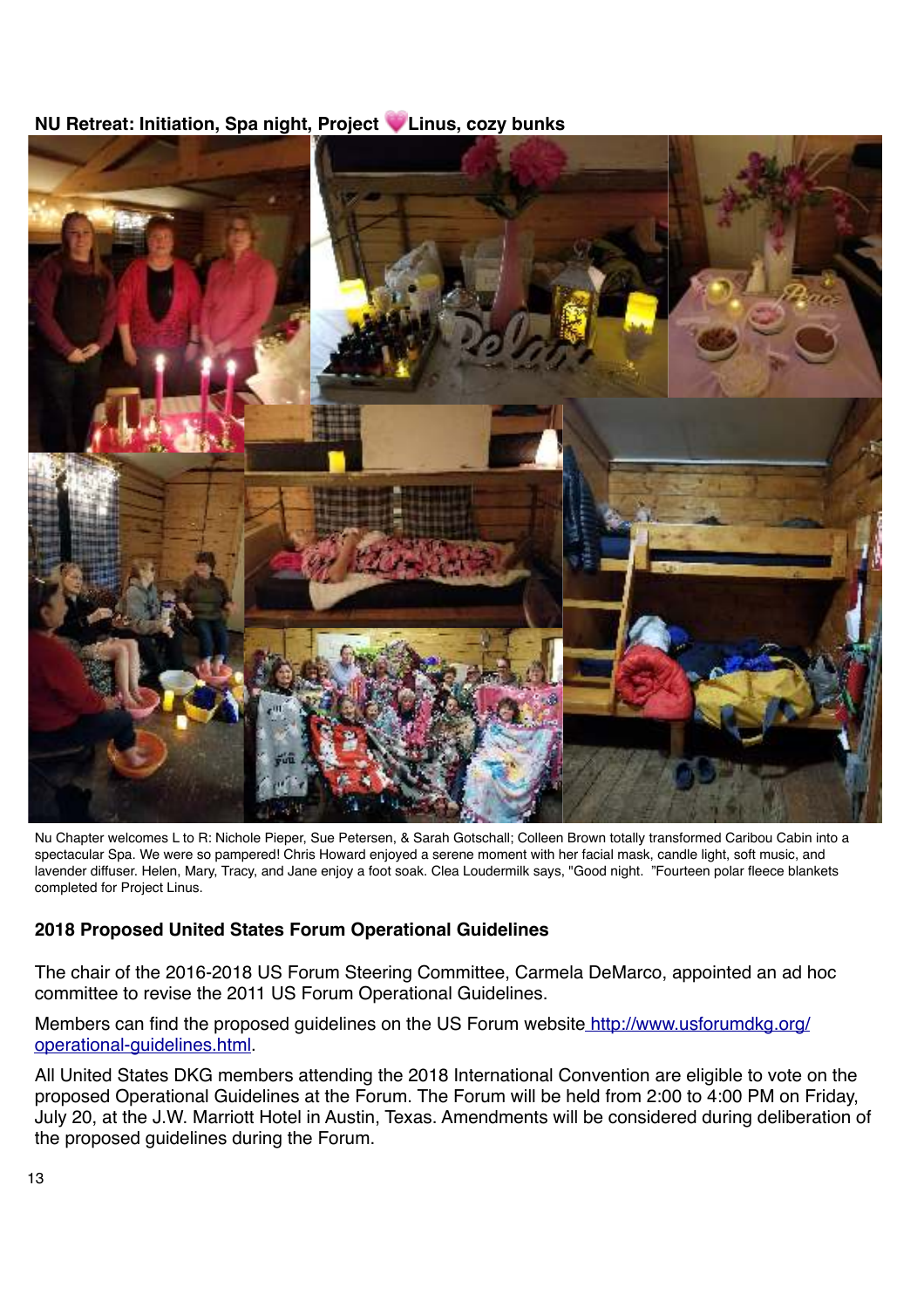## **Beta Gamma State Achievement Award**

By Claudia Hall

Judy Jasperson, Beta Chapter, was presented this year's State Achievement Award at the State Leadership Convention in Homer, Alaska on April 21, 2018.

Being born and raised in Fairbanks, Judy loves the fact she taught Business Ed for 28 years at Lathrop High School, her alma mater. She's still subbing after retiring ten years ago. In addition, Judy was in student government at Lathrop and was the student council advisor and leadership class teacher for 18 years. Perhaps she was destined to be an officer for DKG.

Judy, has been a member of Beta since 1995. Beginning in the mid 2000s, she served our chapter as both recording and corresponding secretary. In 2010, she began a 4-year tenure as co-president. During this time she showed her innovative spirit and dedication to Beta chapter



as one of four founding members of our Beta Educational Scholarship Foundation (BESF) in 2016. She has served as treasurer and president of this foundation.

Judy was state 1st vice president for the 2011-2013 Biennium when Fairbanks hosted the State Convention. She then moved up to president of Beta Gamma State for two terms from 2013-2017. She created and was instrumental in implementing the first ever, State Convention via Go-to-Meeting in April 2017. She has also been a presenter at regional conferences with fellow Beta members.

Congratulations, Judy, on an honor well deserved.

## **Geri Benshoof Honored with 50-year Pin**



By Maryanne Allan

Geri Benshoof, a member of Beta Chapter in Fairbanks, Alaska, has accomplished what few other Delta Kappa Gamma members have or ever will. Geri has been a very active member of DKG for 50 years! Recently, at our DKG Alaska State Leadership Convention, Geri was honored with her 50-year pin.

Geri has served DKG, in about as many ways as any member can, at the local, state and international levels. She was our DKG Alaska President 2007-2009. Geri also involved herself at the International level on an International Task Force and as a member of the International Professional Growth Committee. She shared about her involvement, "I have had many, many wonderful experiences on all levels. I hold very dear my friends on every level of the organization."

Professionally, Geri was a pioneer. She entered the field of speech therapy just as it was being newly added to school districts. Starting out in Spokane, Washington, Geri often had to explain what a speech therapist did due to the newness of the profession. After a few years of getting a strong program going and making many lifelong friends, Geri and her husband moved to Alaska. She earned her elementary

certification and taught Kindergarten, but returned to speech therapy as soon as it became available in Fairbanks. She worked in education from 1962 – 1999, at which time she retired.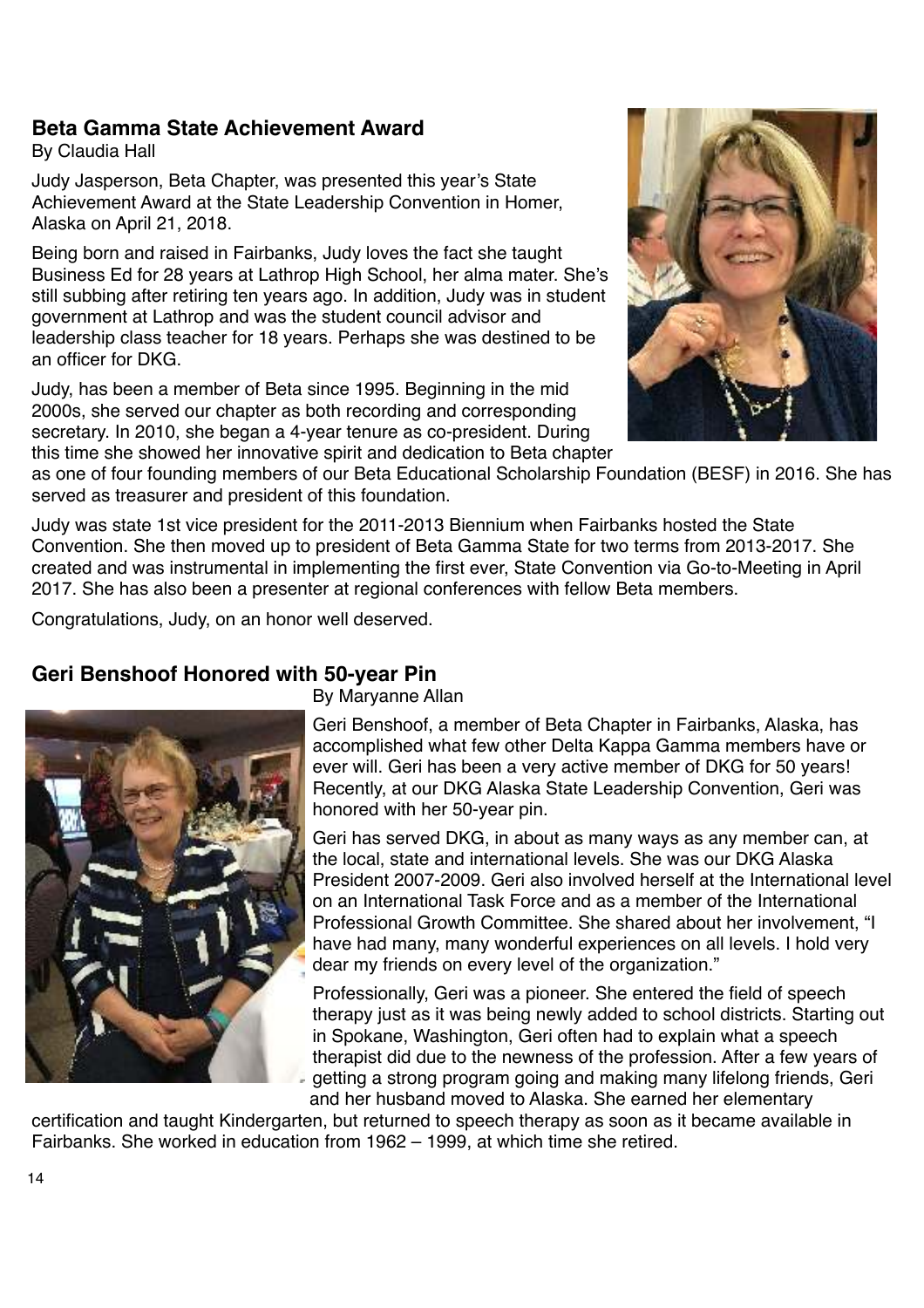Another word that describes Geri's career is innovative. Besides working in many special-needs classrooms, Geri started and directed many other programs such as a Kindergarten Classroom Listening and Speaking program and a Story Grammar program in the primary classrooms. After retirement, she started her own business.

We Alaska Delta Kappa Gamma members are grateful for Geri's gifts to our organization. We have learned from her, accepted new challenges because of her, and have grown as leaders with her assistance. She is admired because of her intellect, her commitment, and her kindness. Thank you, Geri, for all that you have shared with DKG in the past 50 years. We honor you on this very special occasion.



1.Debbie Piper, Deb Schmidt, Elaine Chalup and Sue Brass.

2.Ceil Manchester, Gloria Hensen, Esther Ashment and Pat Wise

3.Sharon Thompson, Shirley Gribble, Debbie Piper, Deb Schmidt, Elaine Chalup, Sue Brass

4.Vicky Peters, Elaine Chalup and Ceil Manchester 5.Esther Ashment Pearl Lady.

6.Amy Budge and Rebecca Paul

1

3

7.Sharon Thompson, Shirlie Gribble, Ceil Manchester

Omicron was thrilled with the turn out for the State Leadership Convention in Homer. There were 80 attendees and 13 people taking the 1 credit class. It was worth the preparations!



5

2

2

4

6